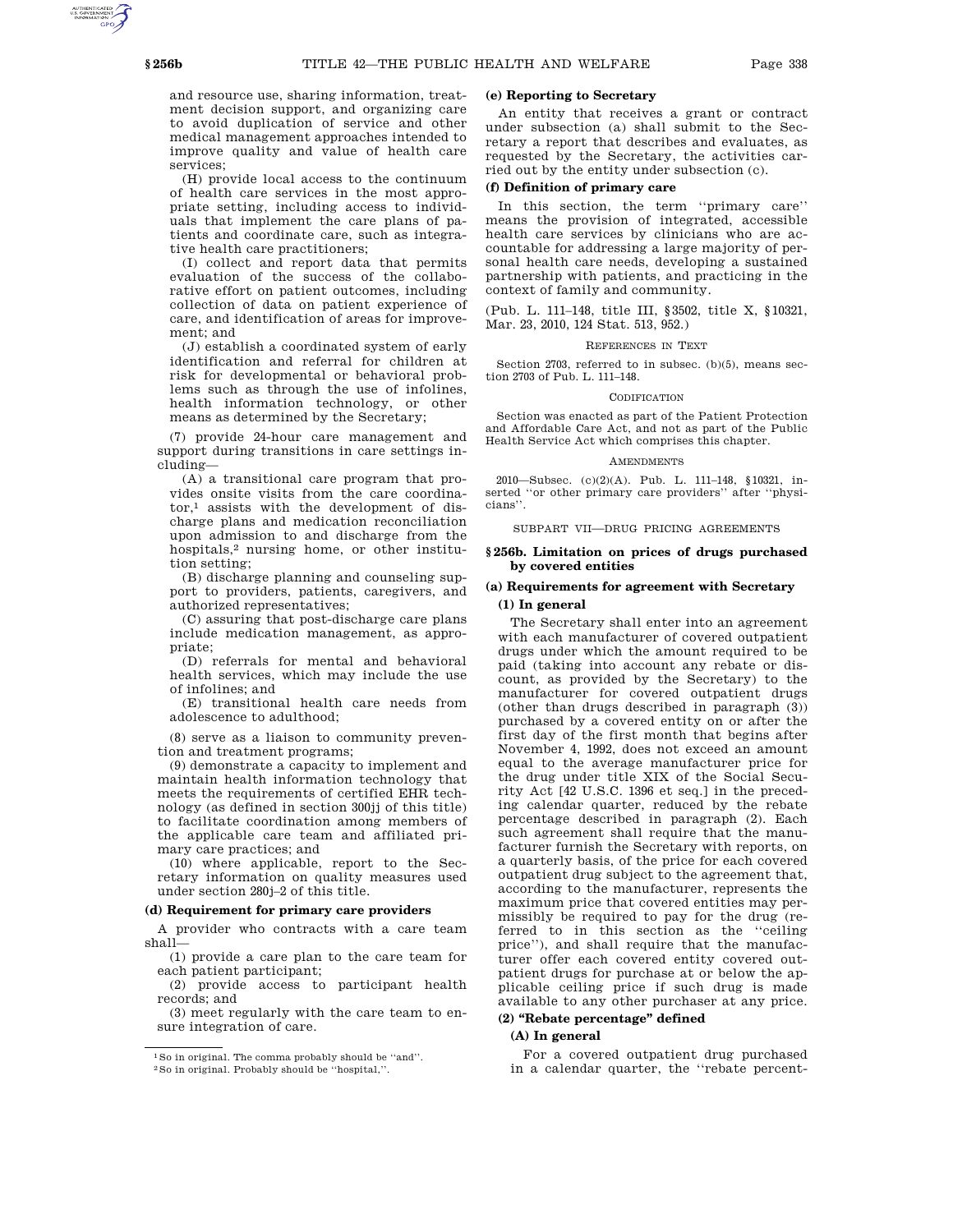age'' is the amount (expressed as a percentage) equal to—

(i) the average total rebate required under section 1927(c) of the Social Security Act [42 U.S.C. 1396r–8(c)] with respect to the drug (for a unit of the dosage form and strength involved) during the preceding calendar quarter; divided by

(ii) the average manufacturer price for such a unit of the drug during such quarter.

# **(B) Over the counter drugs**

# **(i) In general**

For purposes of subparagraph (A), in the case of over the counter drugs, the ''rebate percentage'' shall be determined as if the rebate required under section 1927(c) of the Social Security Act [42 U.S.C. 1396r–8(c)] is based on the applicable percentage provided under section 1927(c)(3) of such Act.

## **(ii) ''Over the counter drug'' defined**

The term ''over the counter drug'' means a drug that may be sold without a prescription and which is prescribed by a physician (or other persons authorized to prescribe such drug under State law).

# **(3) Drugs provided under State medicaid plans**

Drugs described in this paragraph are drugs purchased by the entity for which payment is made by the State under the State plan for medical assistance under title XIX of the Social Security Act [42 U.S.C. 1396 et seq.].

# **(4) ''Covered entity'' defined**

In this section, the term ''covered entity'' means an entity that meets the requirements described in paragraph (5) and is one of the following:

(A) A Federally-qualified health center (as defined in section 1905(*l*)(2)(B) of the Social Security Act [42 U.S.C. 1396d(*l*)(2)(B)]).

(B) An entity receiving a grant under section 256a<sup>1</sup> of this title.

(C) A family planning project receiving a grant or contract under section 300 of this title.

(D) An entity receiving a grant under subpart II<sup>1</sup> of part C of subchapter XXIV of this chapter (relating to categorical grants for outpatient early intervention services for HIV disease).

(E) A State-operated AIDS drug purchasing assistance program receiving financial assistance under subchapter XXIV of this chapter.

(F) A black lung clinic receiving funds under section 937(a) of title 30.

(G) A comprehensive hemophilia diagnostic treatment center receiving a grant under section 501(a)(2) of the Social Security Act [42 U.S.C. 701(a)(2)].

(H) A Native Hawaiian Health Center receiving funds under the Native Hawaiian Health Care Act of 1988.

(I) An urban Indian organization receiving funds under title V of the Indian Health Care Improvement Act [25 U.S.C. 1651 et seq.].

(J) Any entity receiving assistance under subchapter XXIV of this chapter (other than a State or unit of local government or an entity described in subparagraph (D)), but only if the entity is certified by the Secretary pursuant to paragraph (7).

(K) An entity receiving funds under section 247c of this title (relating to treatment of sexually transmitted diseases) or section  $247b(j)(2)^1$  of this title (relating to treatment of tuberculosis) through a State or unit of local government, but only if the entity is certified by the Secretary pursuant to paragraph (7).

(L) A subsection (d) hospital (as defined in section 1886(d)(1)(B) of the Social Security Act [42 U.S.C. 1395ww(d)(1)(B)]) that—

(i) is owned or operated by a unit of State or local government, is a public or private non-profit corporation which is formally granted governmental powers by a unit of State or local government, or is a private non-profit hospital which has a contract with a State or local government to provide health care services to low income individuals who are not entitled to benefits under title XVIII of the Social Security Act [42 U.S.C. 1395 et seq.] or eligible for assistance under the State plan under this subchapter;

(ii) for the most recent cost reporting period that ended before the calendar quarter involved, had a disproportionate share adjustment percentage (as determined under section  $1886(d)(5)(F)$  of the Social Security Act  $[42 \text{ U.S.C. } 1395 \text{ww}(d)(5)(F)]$ greater than 11.75 percent or was described in section  $1886(d)(5)(F)(i)(II)$  of such Act [42] U.S.C.  $1395ww(d)(5)(F)(i)(II)$ ; and

(iii) does not obtain covered outpatient drugs through a group purchasing organization or other group purchasing arrangement.

(M) A children's hospital excluded from the Medicare prospective payment system pursuant to section  $1886(d)(1)(B)(iii)$  of the Social Security Act [42 U.S.C. Social Security Act [42 U.S.C.  $1395ww(d)(1)(B)(iii)$ , or a free-standing cancer hospital excluded from the Medicare prospective payment system pursuant to section  $1886(d)(1)(B)(v)$  of the Social Security Act, that would meet the requirements of subparagraph (L), including the disproportionate share adjustment percentage requirement under clause (ii) of such subparagraph, if the hospital were a subsection (d) hospital as defined by section  $1886(d)(1)(B)$  of the Social Security Act.

(N) An entity that is a critical access hospital (as determined under section 1820(c)(2) of the Social Security Act [42 U.S.C. 1395i–4(c)(2)]), and that meets the requirements of subparagraph (L)(i).

(O) An entity that is a rural referral center, as defined by section  $1886(d)(5)(C)(i)$  of the Social Security Act [42 U.S.C.  $1395ww(d)(5)(C)(i)$ ], or a sole community hospital, as defined by section  $1886(d)(5)(C)(iii)$ of such Act, and that both meets the requirements of subparagraph (L)(i) and has a disproportionate share adjustment percentage equal to or greater than 8 percent.

<sup>1</sup>See References in Text note below.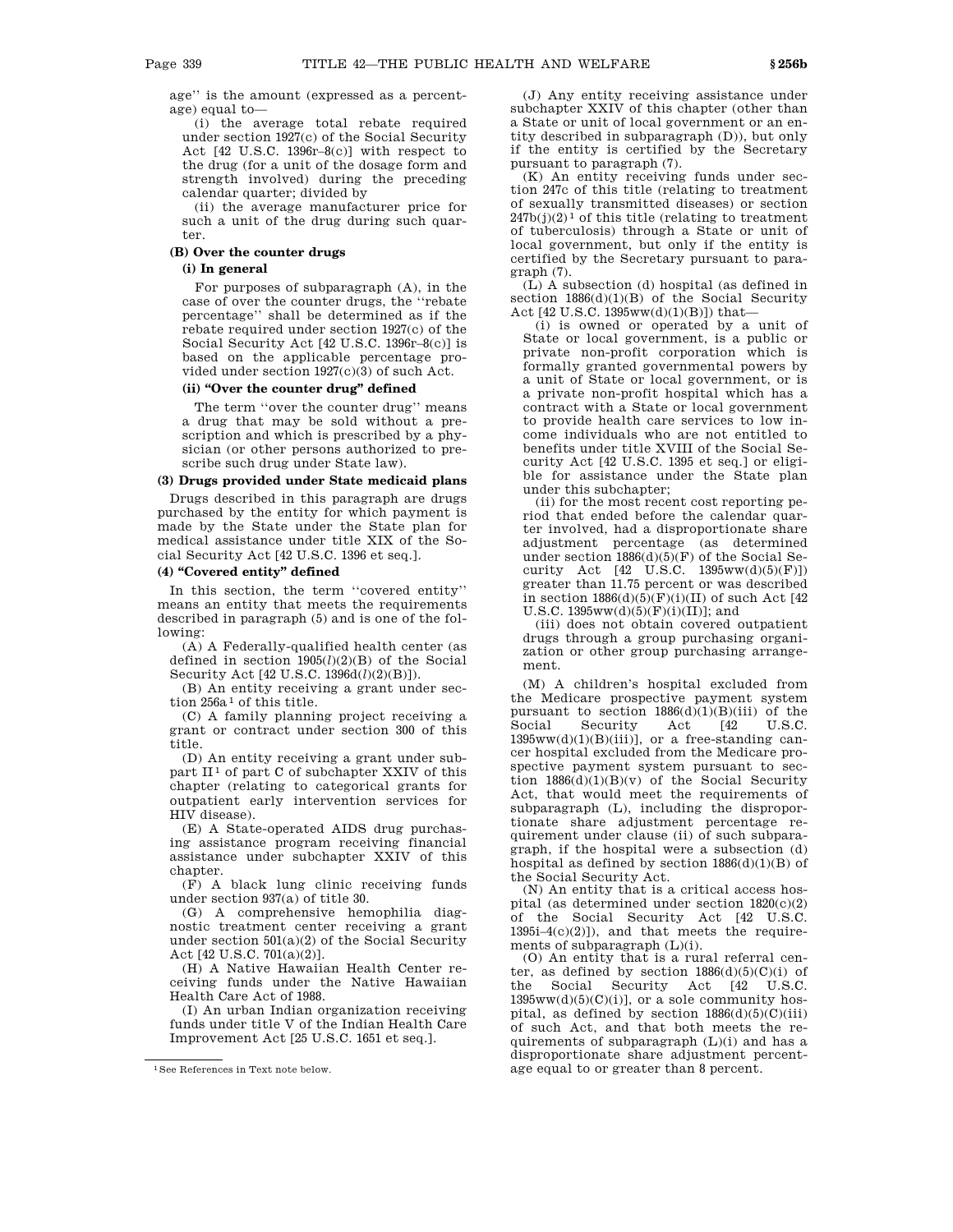# **(5) Requirements for covered entities**

## **(A) Prohibiting duplicate discounts or rebates**

# **(i) In general**

A covered entity shall not request payment under title XIX of the Social Security Act [42 U.S.C. 1396 et seq.] for medical assistance described in section  $1905(a)(12)$ of such Act [42 U.S.C. 1396d(a)(12)] with respect to a drug that is subject to an agreement under this section if the drug is subject to the payment of a rebate to the State under section 1927 of such Act [42 U.S.C. 1396r–8].

## **(ii) Establishment of mechanism**

The Secretary shall establish a mechanism to ensure that covered entities comply with clause (i). If the Secretary does not establish a mechanism within 12 months under the previous sentence, the requirements of section  $1927(a)(5)(C)$  of the Social Security Act [42 U.S.C.  $1396r-8(a)(5)(C)$ ] shall apply.

## **(B) Prohibiting resale of drugs**

With respect to any covered outpatient drug that is subject to an agreement under this subsection, a covered entity shall not resell or otherwise transfer the drug to a person who is not a patient of the entity.

# **(C) Auditing**

A covered entity shall permit the Secretary and the manufacturer of a covered outpatient drug that is subject to an agreement under this subsection with the entity (acting in accordance with procedures established by the Secretary relating to the number, duration, and scope of audits) to audit at the Secretary's or the manufacturer's expense the records of the entity that directly pertain to the entity's compliance with the requirements described in subparagraphs 2 (A) or (B) with respect to drugs of the manufacturer.

### **(D) Additional sanction for noncompliance**

If the Secretary finds, after audit as described in subparagraph (C) and after notice and hearing, that a covered entity is in violation of a requirement described in subpara $graphs<sup>2</sup>$  (A) or (B), the covered entity shall be liable to the manufacturer of the covered outpatient drug that is the subject of the violation in an amount equal to the reduction in the price of the drug (as described in subparagraph (A)) provided under the agreement between the entity and the manufacturer under this paragraph.

### **(6) Treatment of distinct units of hospitals**

In the case of a covered entity that is a distinct part of a hospital, the hospital shall not be considered a covered entity under this paragraph unless the hospital is otherwise a covered entity under this subsection.

# **(7) Certification of certain covered entities (A) Development of process**

Not later than 60 days after November 4, 1992, the Secretary shall develop and implement a process for the certification of entities described in subparagraphs (J) and (K) of paragraph (4).

#### **(B) Inclusion of purchase information**

The process developed under subparagraph (A) shall include a requirement that an entity applying for certification under this paragraph submit information to the Secretary concerning the amount such entity expended for covered outpatient drugs in the preceding year so as to assist the Secretary in evaluating the validity of the entity's subsequent purchases of covered outpatient drugs at discounted prices.

## **(C) Criteria**

The Secretary shall make available to all manufacturers of covered outpatient drugs a description of the criteria for certification under this paragraph.

### **(D) List of purchasers and dispensers**

The certification process developed by the Secretary under subparagraph (A) shall include procedures under which each State shall, not later than 30 days after the submission of the descriptions under subparagraph (C), prepare and submit a report to the Secretary that contains a list of entities described in subparagraphs (J) and (K) of paragraph (4) that are located in the State.

## **(E) Recertification**

The Secretary shall require the recertification of entities certified pursuant to this paragraph on a not more frequent than annual basis, and shall require that such entities submit information to the Secretary to permit the Secretary to evaluate the validity of subsequent purchases by such entities in the same manner as that required under subparagraph (B).

## **(8) Development of prime vendor program**

The Secretary shall establish a prime vendor program under which covered entities may enter into contracts with prime vendors for the distribution of covered outpatient drugs. If a covered entity obtains drugs directly from a manufacturer, the manufacturer shall be responsible for the costs of distribution.

### **(9) Notice to manufacturers**

The Secretary shall notify manufacturers of covered outpatient drugs and single State agencies under section 1902(a)(5) of the Social Security Act  $[42 \text{ U.S.C. } 1396a(a)(5)]$  of the identities of covered entities under this paragraph, and of entities that no longer meet the requirements of paragraph (5) or that are no longer certified pursuant to paragraph (7).

## **(10) No prohibition on larger discount**

Nothing in this subsection shall prohibit a manufacturer from charging a price for a drug that is lower than the maximum price that may be charged under paragraph (1).

# **(b) Other definitions**

## **(1) In general**

In this section, the terms ''average manufacturer price'', ''covered outpatient drug'', and

<sup>2</sup>So in original. Probably should be ''subparagraph''.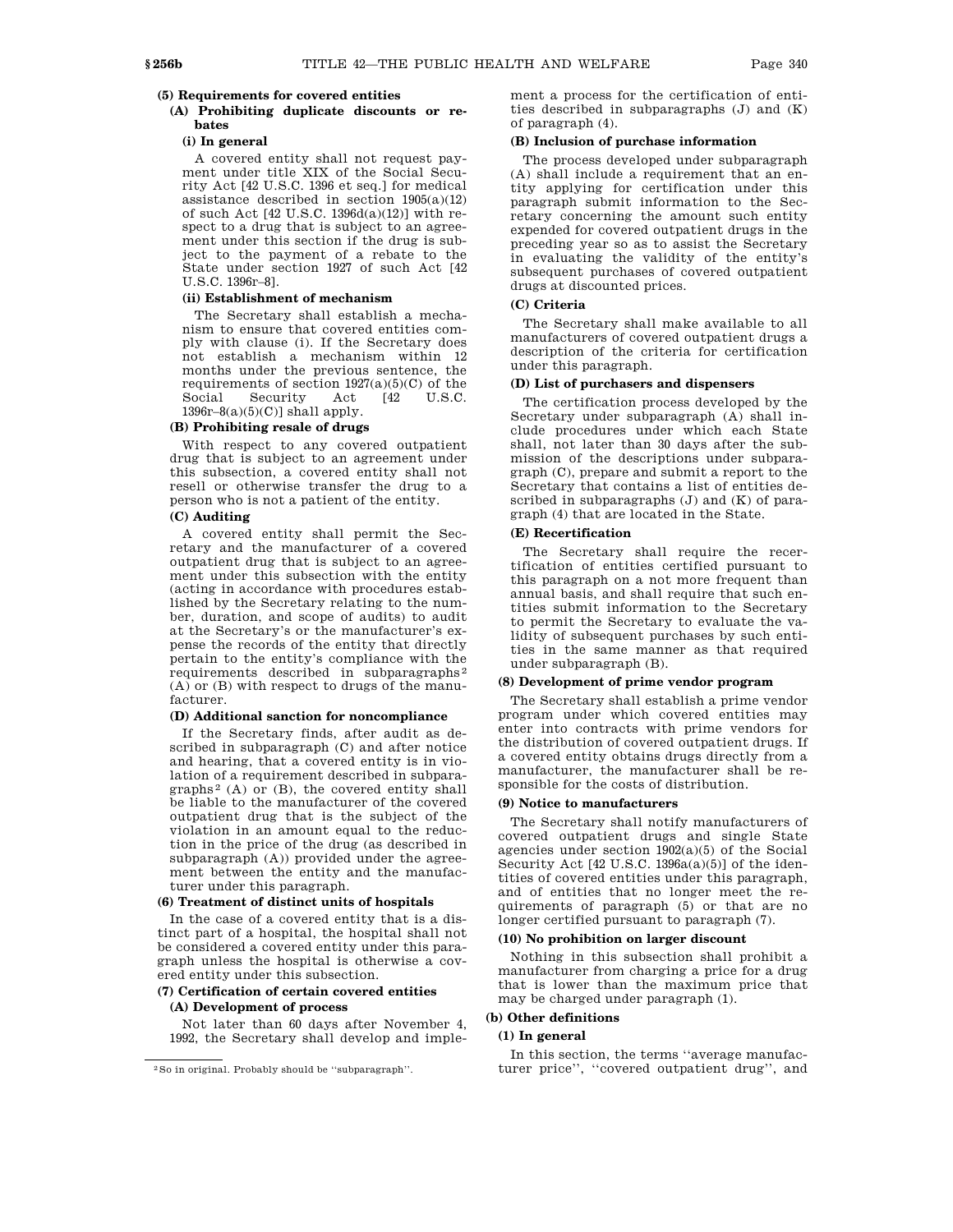''manufacturer'' have the meaning given such terms in section 1927(k) of the Social Security Act [42 U.S.C. 1396r–8(k)].

## **(2) Covered drug**

In this section, the term ''covered drug''— (A) means a covered outpatient drug (as defined in section 1927(k)(2) of the Social Security Act [42 U.S.C. 1396r–8(k)(2)]); and

(B) includes, notwithstanding paragraph  $(3)(A)$  of section 1927 $(k)$  of such Act [42 U.S.C.] 1396r-8(k)(3)(A)], a drug used in connection with an inpatient or outpatient service provided by a hospital described in subparagraph  $(L)$ ,  $(M)$ ,  $(N)$ , or  $(0)$  of subsection  $(a)(4)$ that is enrolled to participate in the drug discount program under this section.

**(c) Repealed. Pub. L. 111–152, title II, § 2302(2), Mar. 30, 2010, 124 Stat. 1083**

## **(d) Improvements in program integrity**

### **(1) Manufacturer compliance**

### **(A) In general**

From amounts appropriated under paragraph (4), the Secretary shall provide for improvements in compliance by manufacturers with the requirements of this section in order to prevent overcharges and other violations of the discounted pricing requirements specified in this section.

## **(B) Improvements**

The improvements described in subparagraph (A) shall include the following:

(i) The development of a system to enable the Secretary to verify the accuracy of ceiling prices calculated by manufacturers under subsection (a)(1) and charged to covered entities, which shall include the following:

(I) Developing and publishing through an appropriate policy or regulatory issuance, precisely defined standards and methodology for the calculation of ceiling prices under such subsection.

(II) Comparing regularly the ceiling prices calculated by the Secretary with the quarterly pricing data that is reported by manufacturers to the Secretary.

(III) Performing spot checks of sales transactions by covered entities.

(IV) Inquiring into the cause of any pricing discrepancies that may be identified and either taking, or requiring manufacturers to take, such corrective action as is appropriate in response to such price discrepancies.

(ii) The establishment of procedures for manufacturers to issue refunds to covered entities in the event that there is an overcharge by the manufacturers, including the following:

(I) Providing the Secretary with an explanation of why and how the overcharge occurred, how the refunds will be calculated, and to whom the refunds will be issued.

(II) Oversight by the Secretary to ensure that the refunds are issued accurately and within a reasonable period of time, both in routine instances of retroactive adjustment to relevant pricing data and exceptional circumstances such as erroneous or intentional overcharging for covered outpatient drugs.

(iii) The provision of access through the Internet website of the Department of Health and Human Services to the applicable ceiling prices for covered outpatient drugs as calculated and verified by the Secretary in accordance with this section, in a manner (such as through the use of password protection) that limits such access to covered entities and adequately assures security and protection of privileged pricing data from unauthorized re-disclosure.

(iv) The development of a mechanism by which—

(I) rebates and other discounts provided by manufacturers to other purchasers subsequent to the sale of covered outpatient drugs to covered entities are reported to the Secretary; and

(II) appropriate credits and refunds are issued to covered entities if such discounts or rebates have the effect of lowering the applicable ceiling price for the relevant quarter for the drugs involved.

(v) Selective auditing of manufacturers and wholesalers to ensure the integrity of the drug discount program under this section.

(vi) The imposition of sanctions in the form of civil monetary penalties, which—

(I) shall be assessed according to standards established in regulations to be promulgated by the Secretary not later than 180 days after March 23, 2010; (II) shall not exceed \$5,000 for each instance of overcharging a covered entity that may have occurred; and

(III) shall apply to any manufacturer with an agreement under this section that knowingly and intentionally charges a covered entity a price for purchase of a drug that exceeds the maximum applicable price under subsection  $(a)(1)$ .

## **(2) Covered entity compliance**

## **(A) In general**

From amounts appropriated under paragraph (4), the Secretary shall provide for improvements in compliance by covered entities with the requirements of this section in order to prevent diversion and violations of the duplicate discount provision and other requirements specified under subsection  $(a)(5)$ .

# **(B) Improvements**

The improvements described in subparagraph (A) shall include the following:

(i) The development of procedures to enable and require covered entities to regularly update (at least annually) the information on the Internet website of the Department of Health and Human Services relating to this section.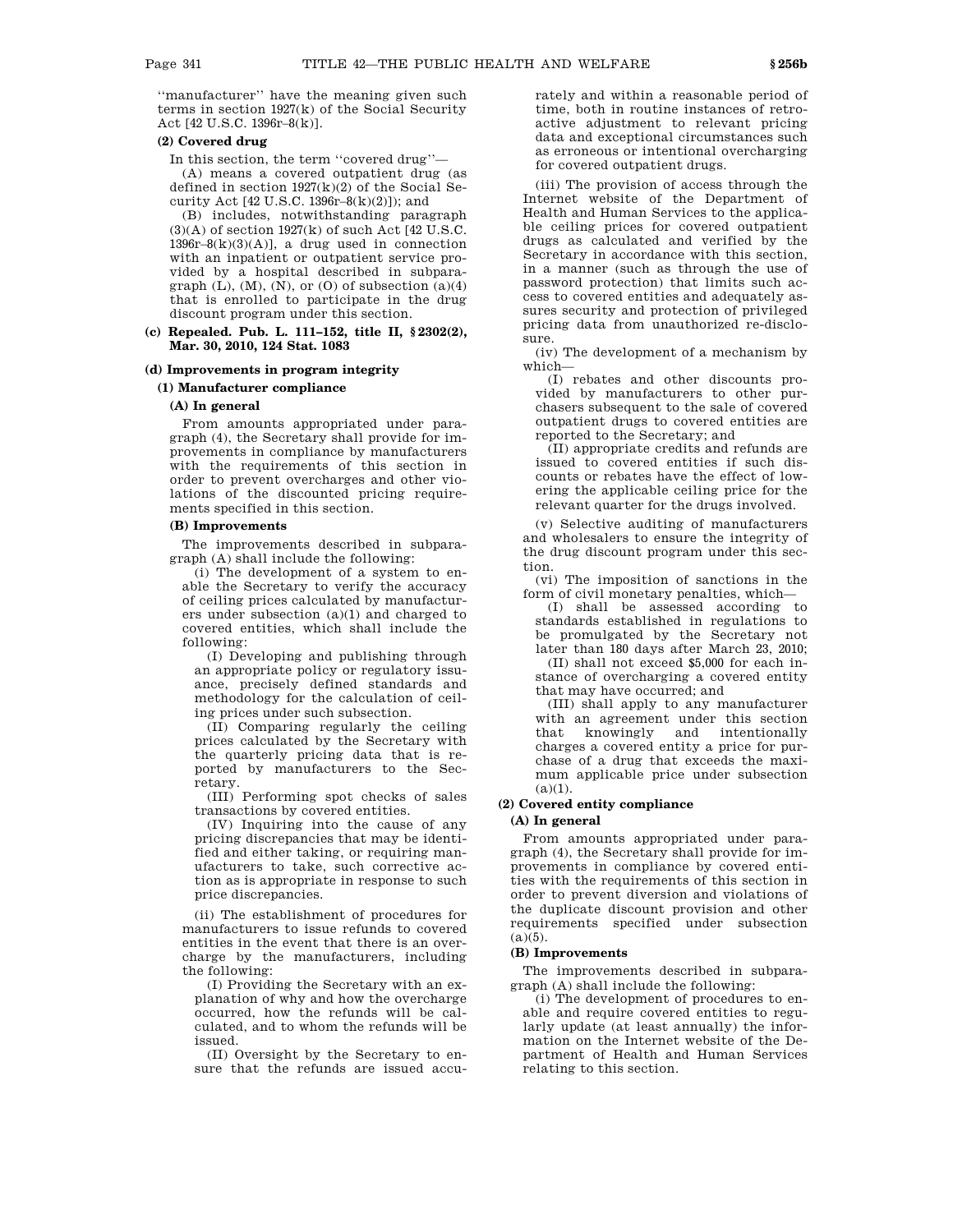(ii) The development of a system for the Secretary to verify the accuracy of information regarding covered entities that is listed on the website described in clause (i).

(iii) The development of more detailed guidance describing methodologies and options available to covered entities for billing covered outpatient drugs to State Medicaid agencies in a manner that avoids duplicate discounts pursuant to subsection  $(a)(5)(A).$ 

(iv) The establishment of a single, universal, and standardized identification system by which each covered entity site can be identified by manufacturers, distributors, covered entities, and the Secretary for purposes of facilitating the ordering, purchasing, and delivery of covered outpatient drugs under this section, including the processing of chargebacks for such drugs.

(v) The imposition of sanctions, in appropriate cases as determined by the Secretary, additional to those to which covered entities are subject under subsection  $(a)(5)(D)$ , through one or more of the following actions:

(I) Where a covered entity knowingly and intentionally violates subsection  $(a)(5)(B)$ , the covered entity shall be required to pay a monetary penalty to a manufacturer or manufacturers in the form of interest on sums for which the covered entity is found liable under subsection  $(a)(5)(D)$ , such interest to be compounded monthly and equal to the current short term interest rate as determined by the Federal Reserve for the time period for which the covered entity is liable.

(II) Where the Secretary determines a violation of subsection  $(a)(5)(B)$  was systematic and egregious as well as knowing and intentional, removing the covered entity from the drug discount program under this section and disqualifying the entity from re-entry into such program for a reasonable period of time to be determined by the Secretary.

(III) Referring matters to appropriate Federal authorities within the Food and Drug Administration, the Office of Inspector General of Department of Health and Human Services, or other Federal agencies for consideration of appropriate action under other Federal statutes, such as the Prescription Drug Marketing Act (21 U.S.C. 353).1

## **(3) Administrative dispute resolution process (A) In general**

Not later than 180 days after March 23, 2010, the Secretary shall promulgate regulations to establish and implement an administrative process for the resolution of claims by covered entities that they have been overcharged for drugs purchased under this section, and claims by manufacturers, after the conduct of audits as authorized by subsection (a)(5)(C), of violations of subsections<sup>3</sup> (a)(5)(A) or (a)(5)(B), including appropriate procedures for the provision of remedies and enforcement of determinations made pursuant to such process through mechanisms and sanctions described in paragraphs  $(1)(B)$  and  $(2)(B)$ .

## **(B) Deadlines and procedures**

Regulations promulgated by the Secretary under subparagraph (A) shall—

(i) designate or establish a decision-making official or decision-making body within the Department of Health and Human Services to be responsible for reviewing and finally resolving claims by covered entities that they have been charged prices for covered outpatient drugs in excess of the ceiling price described in subsection  $(a)(1)$ , and claims by manufacturers that violations of subsection  $(a)(5)(A)$  or  $(a)(5)(B)$  have occurred;

(ii) establish such deadlines and procedures as may be necessary to ensure that claims shall be resolved fairly, efficiently, and expeditiously;

(iii) establish procedures by which a covered entity may discover and obtain such information and documents from manufacturers and third parties as may be relevant to demonstrate the merits of a claim that charges for a manufacturer's product have exceeded the applicable ceiling price under this section, and may submit such documents and information to the administrative official or body responsible for adjudicating such claim;

(iv) require that a manufacturer conduct an audit of a covered entity pursuant to subsection  $(a)(5)(C)$  as a prerequisite to initiating administrative dispute resolution proceedings against a covered entity;

(v) permit the official or body designated under clause (i), at the request of a manufacturer or manufacturers, to consolidate claims brought by more than one manufacturer against the same covered entity where, in the judgment of such official or body, consolidation is appropriate and consistent with the goals of fairness and economy of resources; and

(vi) include provisions and procedures to permit multiple covered entities to jointly assert claims of overcharges by the same manufacturer for the same drug or drugs in one administrative proceeding, and permit such claims to be asserted on behalf of covered entities by associations or organizations representing the interests of such covered entities and of which the covered entities are members.

### **(C) Finality of administrative resolution**

The administrative resolution of a claim or claims under the regulations promulgated under subparagraph (A) shall be a final agency decision and shall be binding upon the parties involved, unless invalidated by an order of a court of competent jurisdiction.

## **(4) Authorization of appropriations**

There are authorized to be appropriated to carry out this subsection, such sums as may

<sup>3</sup>So in original. Probably should be ''subsection''.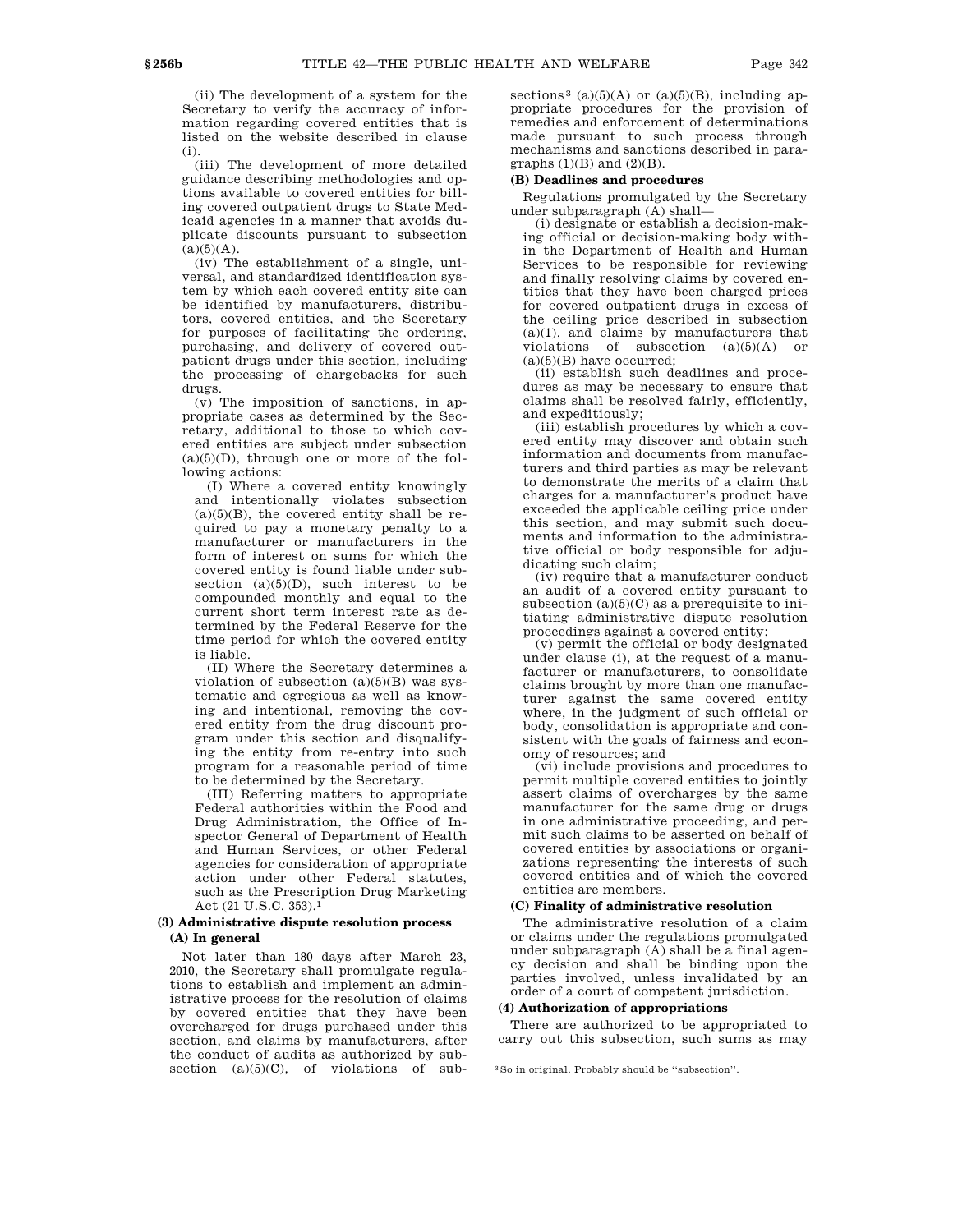be necessary for fiscal year 2010 and each succeeding fiscal year.

## **(e) Exclusion of orphan drugs for certain covered entities**

For covered entities described in subparagraph (M) (other than a children's hospital described in subparagraph  $(M)$ ),  $(N)$ , or  $(O)$  of subsection (a)(4), the term ''covered outpatient drug'' shall not include a drug designated by the Secretary under section 360bb of title 21 for a rare disease or condition.

(July 1, 1944, ch. 373, title III, §340B, as added Pub. L. 102–585, title VI, §602(a), Nov. 4, 1992, 106 Stat. 4967; amended Pub. L. 103–43, title XX, §2008(i)(1)(A), June 10, 1993, 107 Stat. 212; Pub. L. 111–148, title II, §2501(f)(1), title VII, §§7101(a)–(d), 7102, Mar. 23, 2010, 124 Stat. 309, 821–823; Pub. L. 111–152, title II, §2302, Mar. 30, 2010, 124 Stat. 1082; Pub. L. 111–309, title II, §204(a)(1), Dec. 15, 2010, 124 Stat. 3289.)

#### REFERENCES IN TEXT

The Social Security Act, referred to in subsec. (a)(1), (3), (4)(L)(i), (5)(A)(i), is act Aug. 14, 1935, ch. 531, 49 Stat. 620, which is classified generally to chapter 7 (§301 et seq.) of this title. Titles XVIII and XIX of the Act are classified generally to subchapters XVIII (§1395 et seq.) and XIX (§1396 et seq.) of chapter 7 of this title, respectively. For complete classification of this Act to the Code, see section 1305 of this title and Tables.

Section 256a of this title, referred to in subsec.  $(a)(4)(B)$ , was in the original a reference to section 340A of act July 1, 1944, which was repealed by Pub. L. 104–299, §4(a)(3), Oct. 11, 1996, 110 Stat. 3645. Subsequently, a new section 340A was added to the act of July 1, 1944, by Pub. L. 109–18, §2, June 29, 2005, 119 Stat. 340, which is also classified to section 256a of this title.

Subpart II of part C of subchapter XXIV of this chapter, referred to in subsec.  $(a)(4)(D)$ , was redesignated subpart I of part C of subchapter XXIV of this chapter by Pub. L. 106–345, title III, §301(b)(1), Oct. 20, 2000, 114 Stat. 1345, and is classified to section 300ff–51 et seq. of this title.

The Native Hawaiian Health Care Act of 1988, referred to in subsec. (a)(4)(H), was Pub. L. 100–579, Oct. 31, 1988, 102 Stat. 2916, and subtitle D of title II of Pub. L. 100–690, Nov. 18, 1988, 102 Stat. 4222, which were classified generally to chapter 122 (§11701 et seq.) of this title prior to being amended generally and renamed the Native Hawaiian Health Care Improvement Act by Pub. L. 102–396. For complete classification of this Act to the Code, see Tables.

The Indian Health Care Improvement Act, referred to in subsec. (a)(4)(I), is Pub. L. 94–437, Sept. 30, 1976, 90 Stat. 1400, as amended. Title V of the Act is classified generally to subchapter IV (§1651 et seq.) of chapter 18 of Title 25, Indians. For complete classification of this Act to the Code, see Short Title note set out under sec-

tion 1601 of Title 25 and Tables. Section 247b(j)(2) of this title, referred to in subsec.  $(a)(4)(K)$ , was repealed and section  $247b(j)(1)(B)$  was redesignated section 247b(j)(2) by Pub. L. 103–183, title III, §301(b)(1)(A), (C), Dec. 14, 1993, 107 Stat. 2235.

The Prescription Drug Marketing Act, referred to in subsec.  $(d)(2)(B)(v)(III)$ , probably means the Prescription Drug Marketing Act of 1987, Pub. L. 100–293, Apr. 22, 1988, 102 Stat. 95, which amended sections 331, 333, 353, and 381 of Title 21, Food and Drugs, and enacted provisions set out as notes under sections 301 and 353 of Title 21. For complete classification of this Act to the Code, see Short Title of 1988 Amendments note set out under section 301 of Title 21 and Tables.

#### CODIFICATION

Another section 340B of act July 1, 1944, was renumbered section 340C and is classified to section 256c of this title.

#### **AMENDMENTS**

2010—Subsec. (a)(1). Pub. L. 111–152, §2302(1)(A), substituted ''covered outpatient drug'' for ''covered drug'' and ''covered outpatient drugs'' for ''covered drugs'' wherever appearing.

Pub. L. 111–148,  $\frac{8}{7102(b)(1)}$ , inserted at end "Each such agreement shall require that the manufacturer furnish the Secretary with reports, on a quarterly basis, of the price for each covered drug subject to the agreement that, according to the manufacturer, represents the maximum price that covered entities may permissibly be required to pay for the drug (referred to in this section as the 'ceiling price'), and shall require that the manufacturer offer each covered entity covered drugs for purchase at or below the applicable ceiling price if such drug is made available to any other purchaser at any price.''

Subsec. (a)(2)(A). Pub. L. 111–152, §2302(1)(A), substituted ''covered outpatient drug'' for ''covered drug'' in introductory provisions.

Pub. L. 111–148, §7101(b)(1), substituted ''covered drug'' for ''covered outpatient drug'' in introductory provisions.

Subsec. (a)(2)(B)(i). Pub. L. 111–148, §2501(f)(1)(A), substituted "1927(c)(3)" for "1927(c)(4)".

Subsec. (a)(4)(L). Pub. L. 111–152, §2302(1)(B), struck out "and" at end of cl. (i), substituted "; and" for period at end of cl. (ii), and added cl. (iii).

Pub. L. 111–148, §7101(c)(1), in cl. (i), inserted ''and'' at end, in cl. (ii), substituted period for "; and" at end, and struck out cl. (iii) which read as follows: ''does not obtain covered outpatient drugs through a group purchasing organization or other group purchasing arrangement.

Subsec. (a)(4)(M) to (O). Pub. L. 111–148, §7101(a), added subpars. (M) to (O).

Subsec. (a)(5)(B). Pub. L. 111–152,  $\S 2302(1)(A)$ , substituted ''covered outpatient drug'' for ''covered drug''.

Pub. L. 111–148, §7101(b)(1), substituted ''covered drug'' for ''covered outpatient drug''.

Subsec. (a)(5)(C). Pub. L. 111–152, §2302(1)(C)(i), (ii), redesignated subpar. (D) as (C) and struck out former subpar. (C). Prior to amendment, text of subpar. (C) read as follows:

''(i) IN GENERAL.—A hospital described in subparagraph (L), (M), (N), or (O) of paragraph (4) shall not obtain covered outpatient drugs through a group purchasing organization or other group purchasing arrangement, except as permitted or provided for pursuant to clauses (ii) or (iii).

''(ii) INPATIENT DRUGS.—Clause (i) shall not apply to drugs purchased for inpatient use.

''(iii) EXCEPTIONS.—The Secretary shall establish reasonable exceptions to clause (i)—

''(I) with respect to a covered outpatient drug that is unavailable to be purchased through the program under this section due to a drug shortage problem, manufacturer noncompliance, or any other circumstance beyond the hospital's control;

''(II) to facilitate generic substitution when a generic covered outpatient drug is available at a lower price; or

''(III) to reduce in other ways the administrative burdens of managing both inventories of drugs subject to this section and inventories of drugs that are not subject to this section, so long as the exceptions do not create a duplicate discount problem in violation of subparagraph (A) or a diversion problem in violation of subparagraph (B).

''(iv) PURCHASING ARRANGEMENTS FOR INPATIENT DRUGS.—The Secretary shall ensure that a hospital described in subparagraph  $(L)$ ,  $(M)$ ,  $(N)$ , or  $(0)$  of subsection (a)(4) that is enrolled to participate in the drug discount program under this section shall have multiple options for purchasing covered outpatient drugs for inpatients, including by utilizing a group purchasing organization or other group purchasing arrangement, establishing and utilizing its own group purchasing program, purchasing directly from a manufacturer,